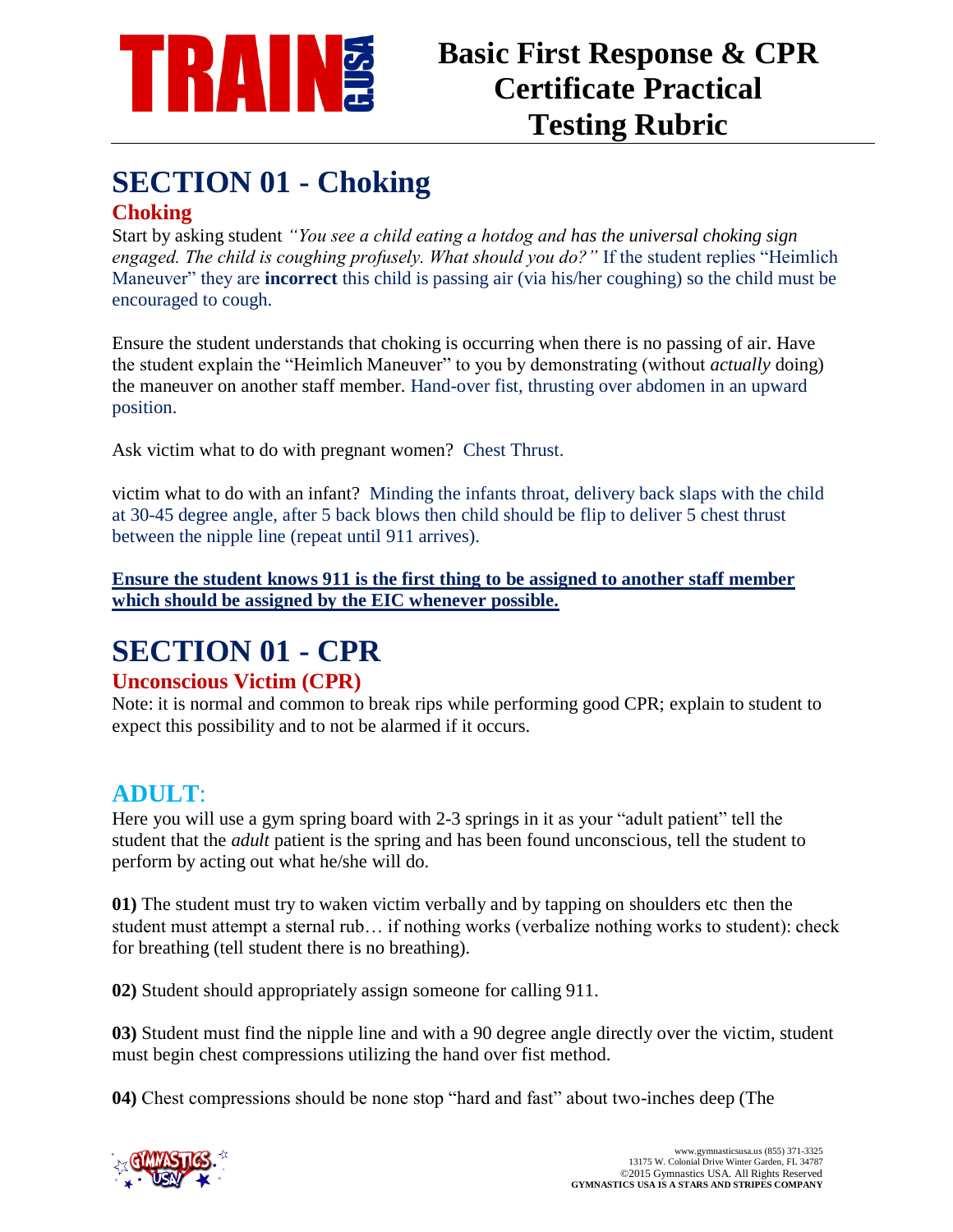

## **Basic First Response & CPR Certificate Practical Testing Rubric**

beat/pace of the popular "staying alive" song is a classically good rule of thumb).

**05)** Student should ask someone to switch with him/her every 2 minutes and not stop the CPR process until EMS takes over or breathing resumes.

*For adults G.USA utilizes "Hands Only CPR" thus "Rescue Breaths" are not necessary.* 

**Have the student should you at least 20 seconds of good compressions before approving.** 

## **CHILD**:

Here you will use a gym spring board with 2-3 springs in it as your "child patient" tell the student that the *child* patient is the spring and has been found unconscious, tell the student to perform by acting out what he/she will do.

**01)** The student must try to waken victim verbally and by tapping on shoulders etc then the student must attempt a sternal rub… if nothing works (verbalize nothing works to student): check for breathing (tell student there is no breathing).

**02)** Student should appropriately assign someone for calling 911.

**03**) Student must give two slow breaths for about a second each ("Rescue Breaths") while watching for chest rise; student must be careful not to pump *too* much air into the child. *"If they are half your size, give half your breath".* Have the student act out these breaths without touching their lips to the pretend patient.

**04)** Student must find the nipple line and with a 90 degree angle directly over the victim, student must begin chest compressions utilizing only **one arm/hand**.

**05)** Chest compressions should be none stop "hard and fast" just enough to visibly push the chest down. Student should give only 30 chest compressions. Student is to count out loud 30 chest compressions.

**06)** Immediately student should give two more slow breaths ("Rescue Breaths") while watching for chest rise; being careful not to pump *too* much air into the child. *"If they are half your size, give half your breath".* Have the student act out these breaths without touching their lips to the pretend patient.

**07)** Student should hypothetically ask someone to switch with him/her every 2 minutes (or about every 5 cycles) and not stop the CPR process until EMS takes over or breathing resumes.